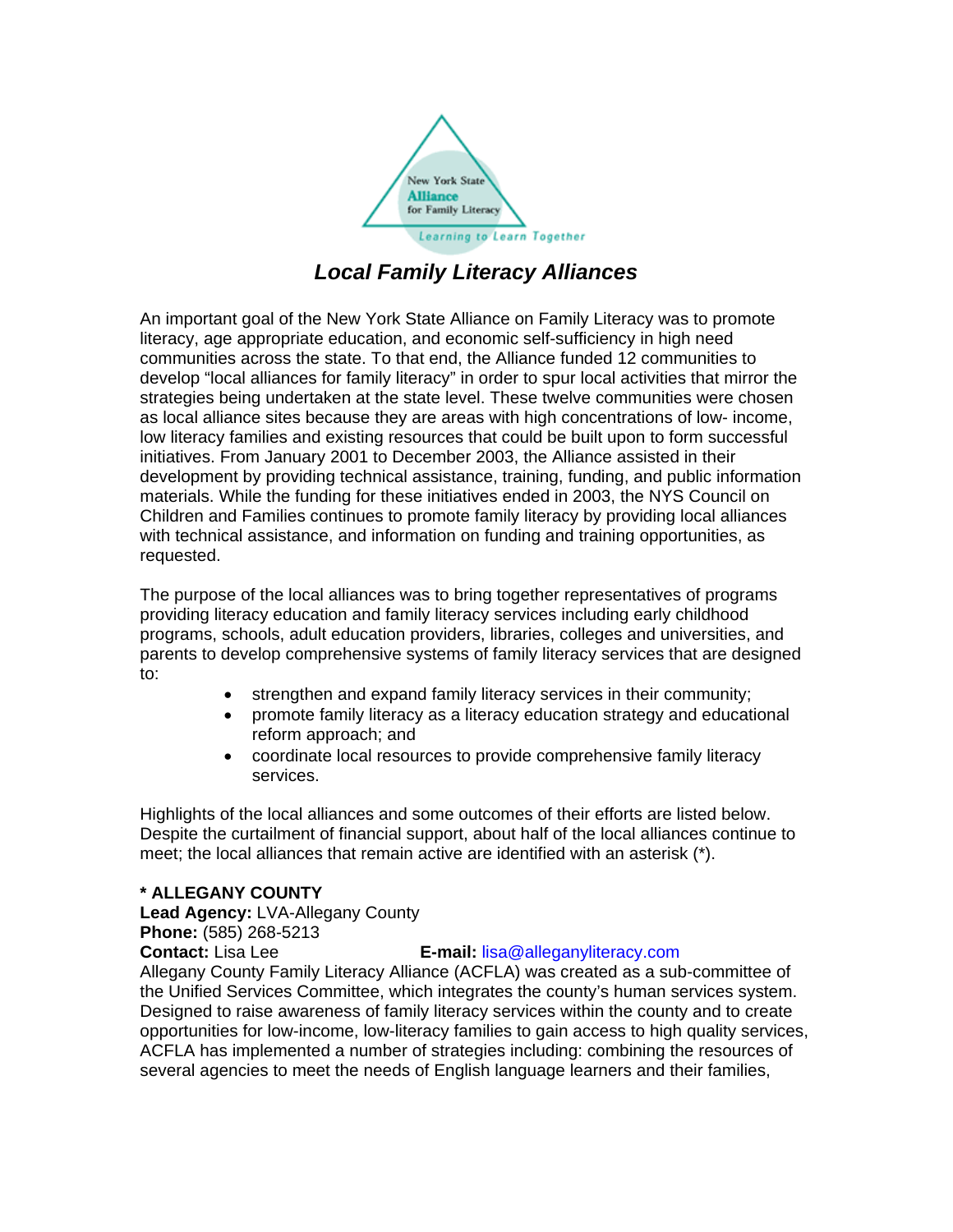providing parenting education to support parents' full partnership in their children's education, and making workplace literacy more readily available. Activities have included:

- **Strengthening partnerships**  Active partnerships developed between and among several agencies including: Friendship House, Scio Methodist Church, Wellsville Head Start, Bolivar Schools, Allegany County Fair, the Rural Health Network, and Literacy Volunteers. Through these new partnerships alliance members worked together to increase the supply of services in their area. For example, through a partnership between Scio Methodist Church and Friendship House, parent education workshops and family literacy programs were offered in Scio. Literacy Volunteers and Wellsville Head Start joined together to sponsor family literacy fun nights.
- **Making books more available to low-income families**  A presentation at the Physician's Breakfast, hosted by the Rural Health Network, resulted in their decision to sponsor a "Book Drive Campaign." The alliance organized and distributed 20 boxes of books donated by libraries and books purchased with a gift of \$25,000.
- **Increasing public awareness**  The alliance instituted a number of efforts to increase public awareness of family literacy services. This has included making information on family literacy services readily available to local media outlets, Scio Library, and other organizations. In December 2005, they held their third Breakfast with Santa family literacy event. Their theme was music and literacy; organized with the aid of 60 volunteers, almost 400 parents and children attended.

# **\* BUFFALO**

**Lead Agency:** Buffalo City School District

**Phone:** (716) 843-8895 **Website:** http://www.goodschoolsforall.org **Contact:** Helene Kramer **E-mail**: hkramer@goodschoolsforall.org In 2003, the Parenting, Education, Achievement, Resources and Literacy for Success project (Project PEARLS) evolved into the *Buffalo Reads* literacy coalition, organized to address the literacy needs of Buffalo's children--and adults--to improve student achievement and improve the quality of life for all. Convened by *Good Schools for All, Buffalo Reads* has grown to include more than 30 local organizations and agencies, all committed to improving literacy in Buffalo. Working cooperatively, *Buffalo Reads* and *Good Schools for All* are spearheading an initiative to change the paradigm for literacy in Buffalo. They are laying the groundwork for a far-reaching citywide literacy campaign that has as its goal 100 percent literacy for all of Buffalo's 292,648 citizens, including approximately 45,000 school children. To learn more about the current initiatives, visit: http://www.buffaloreads.org.

Accomplishments of Project PEARLS included:

• **Expanding family literacy services in high-need schools** – By combining the resources of several early childhood, family literacy, parenting education, and adult education programs, Project PEARLS was able to infuse comprehensive family literacy services into two schools in the Buffalo City School District designated as Schools Under Registration Review (SURR). Through the alliance, staff members of two Even Start programs, EPIC, and the Boys and Girls Clubs worked together to provide parenting workshops, adult literacy programs, and other services to the families of students in each school. In addition, Project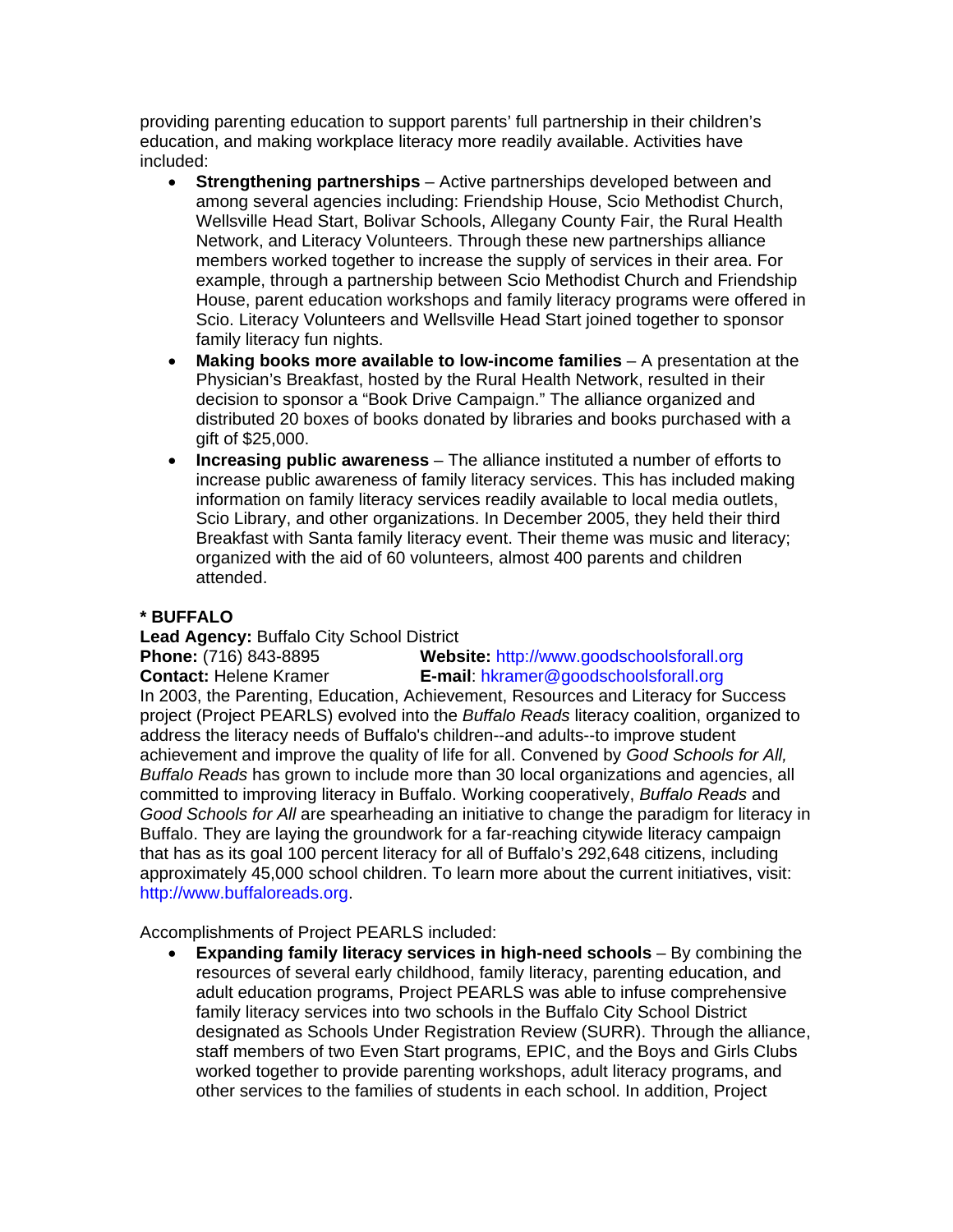FLIGHT, a community-based literacy project, established a "Book Nook" in each school. The "Book Nook" is a lending library of books on parenting issues and award winning children's literature.

• **Newborn outreach** – Project PEARLS recruited and trained volunteer retired teachers to visit mothers of newborns in Women and Children's Hospital to share the importance of reading to babies and all children and bring them a bag of gifts. Each parent received a book to read to their baby, a congratulatory letter from the Superintendent of the Buffalo City School District, and information on the "Parents of Infants and Toddlers Workshop Series." The workshop series is a partnership between EPIC and Fisher Price Corporation and offered three times per week at the hospital. Though topics are varied, the primary focus is on the importance of family literacy and how it can be infused into everyday life.

# **ESSEX COUNTY**

**Lead Agency:** Champlain Valley Educational Services (BOCES) **Phone:** N/A

#### **Former Contact:** Janette Mitchell **E-mail:** N/A

Until 2003, Champlain Valley Alliance for Family Literacy was organized by Champlain Valley Educational Services (BOCES), Adirondack Community Action Program, Inc. (the BOCES' partner in providing Even Start Family Literacy services), and Essex County Literacy Volunteers to target the southern portion of Essex County. The project's goal was to create a forum in which service providers and families could learn about family literacy services available in Essex County. Accomplishments were:

- **Building support for family literacy services** The alliance sponsored several family literacy forums to provide opportunities to exchange information and ideas and to promote collaboration in the delivery of family literacy services. In the first year, three public meetings were held to increase communication and expand the knowledge of family literacy programs among human service providers, schools, and other participants. By joining efforts with family literacy providers in Clinton and Franklin counties, the alliance helped to organize the North Country Family Literacy Partnership (NCFLP). NCFLP became a venue for sharing resources, planning area family literacy events, and offering ongoing staff development opportunities including bringing representatives of the Tompkins County Family Reading Partnership to the area to provide a workshop "Creating a Culture of Literacy, One Book at a Time."
- **Raising public awareness** To increase awareness about the importance of addressing literacy issues and the benefits of the family literacy approach, the alliance conducted Leader Reader Day activities across the county. Town supervisors, deputy sheriffs, EMT's and ministers read their favorite stories to children 4 to 8 years old to spark their interest in reading. Each child received a new book to take home. In one year the program reached 700 children in 10 school districts in Essex County and garnered significant media coverage.
- **Enhancing professional development opportunities** By supporting the participation of twelve alliance members in the Foundations in Family Literacy training, the alliance was able to strengthen the capacity of several agencies in the community to provide family literacy services.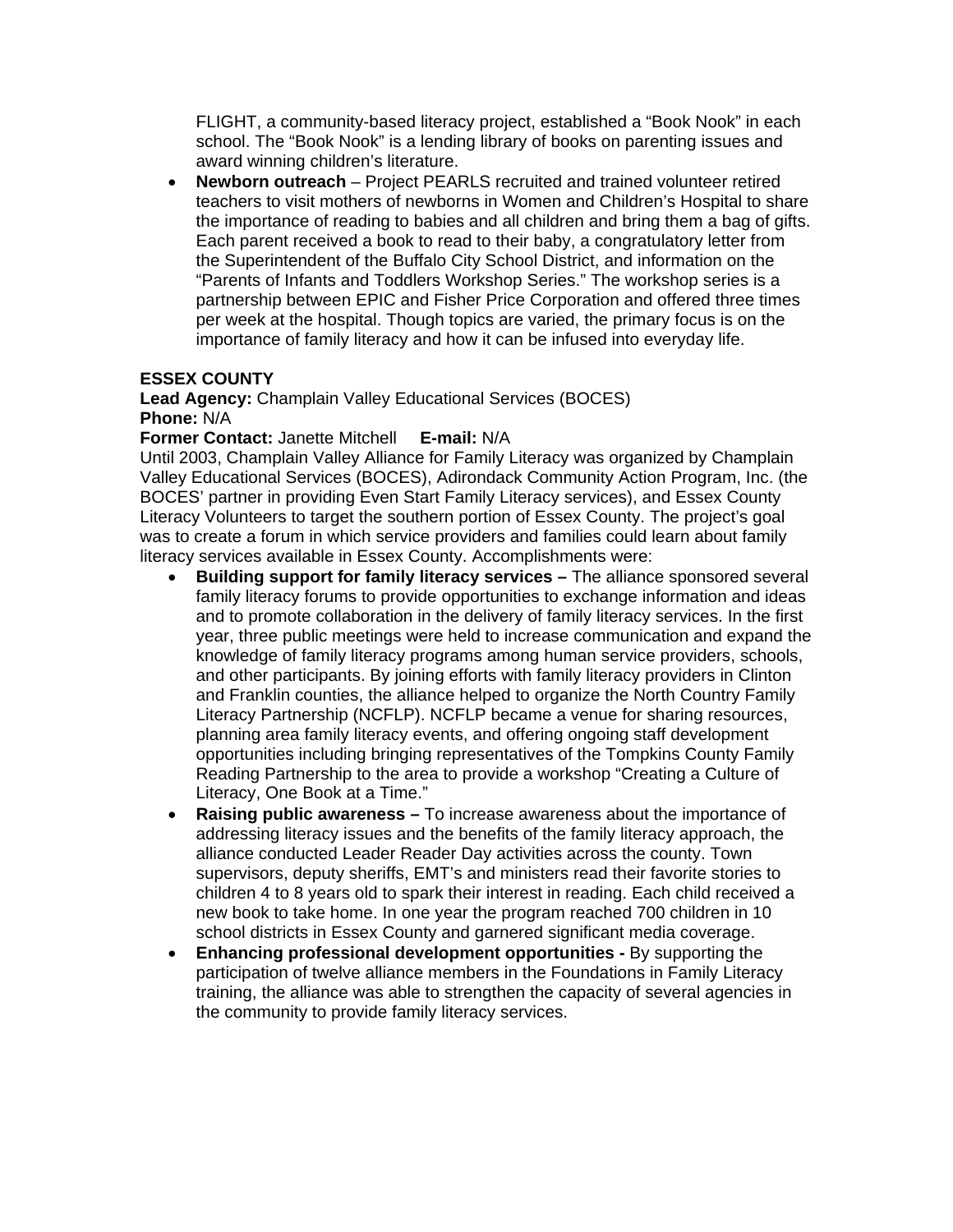# **\* FRANKLIN COUNTY**

**Lead Agency**: Franklin-Essex-Hamilton BOCES **Phone:** (518) 483-0290

#### **Contact:** Joseph Campbell **E-mail:** jcampbel@mail.fehb.org

The Franklin County Alliance for Family Literacy was organized under the auspices of the Malone Central School District and consolidated pre-existing efforts directed at raising educational standards and successfully implementing welfare reform. The alliance focused its activities on responding to the needs of families in the community while strengthening and expanding family literacy services. By linking a wide range of service providers into a comprehensive effort, the alliance was able to address policy, programming, and administrative barriers that can prevent successful family literacy collaborations. Formal monthly meetings allowed all key literacy providers to share ideas and to develop strategies for filling gaps in services. Alliance members agreed to identify the Even Start Family Literacy program as the single entry point for family literacy services. At intake, families not eligible for Even Start are supported in their referral to other county services. Some highlights from the first two years are:

- **The Literacy Bag Project**  Designed to stimulate interactive literacy activities between parents and their children, students, paid by the Franklin County Career Development Center's summer work program, selected books, made fabric bags to hold the books and developed story extenders for parents and children to share. The students then presented the literacy related activities to families at the recreational parks throughout Franklin County. The literacy bags are now located at the Families 'R' Us Center and available for lending to all local alliance member agencies, as well as families. They can be used for integrated instructional activities in a home or center.
- **New Mother's bags**  Working with the counties' public health nurses, the alliance developed 'New Mother' Bags to serve as a welcome baby gift to mothers of newborns. The bags and children's books were a contribution from the alliance and reinforced the benefits of reading to children early and often. The nurses shared these gift bags with families during follow-up home visits.
- **Youth and Family Celebration Day**  The Alliance, including most of the human service agencies in the county, took an active part in the planning and operation of this countywide celebration. A variety of literacy-based activities were sponsored by alliance member agencies, reinforcing the importance of literacy for families and the variety of family literacy services available. Held at the Franklin County Fairgrounds, more than 1,000 people attended the first year. The county legislators approved money to support the event in the second year.
- **Comprehensive Resource Directory**  The alliance joined forces with other organizations to develop a resource directory containing information on all literacy and other human service providers in Franklin County. Through the alliance's involvement particular attention was given to identifying and describing literacy development resources in the community. The Directory was printed using local contributions and distributed to all member agencies.

*Joe Campbell, Even Start Director*, has said: "From an Even Start Family Literacy perspective, the work of the local alliance has been extremely valuable. Although many of the members of the local alliance are key collaborators of Even Start, this particular group would never have come together so formally and met on a regular basis if not for the State Alliance for Family Literacy monies." The Franklin County Even Start Family Literacy Partnership continues to receive Even Start funding from the State Education Department.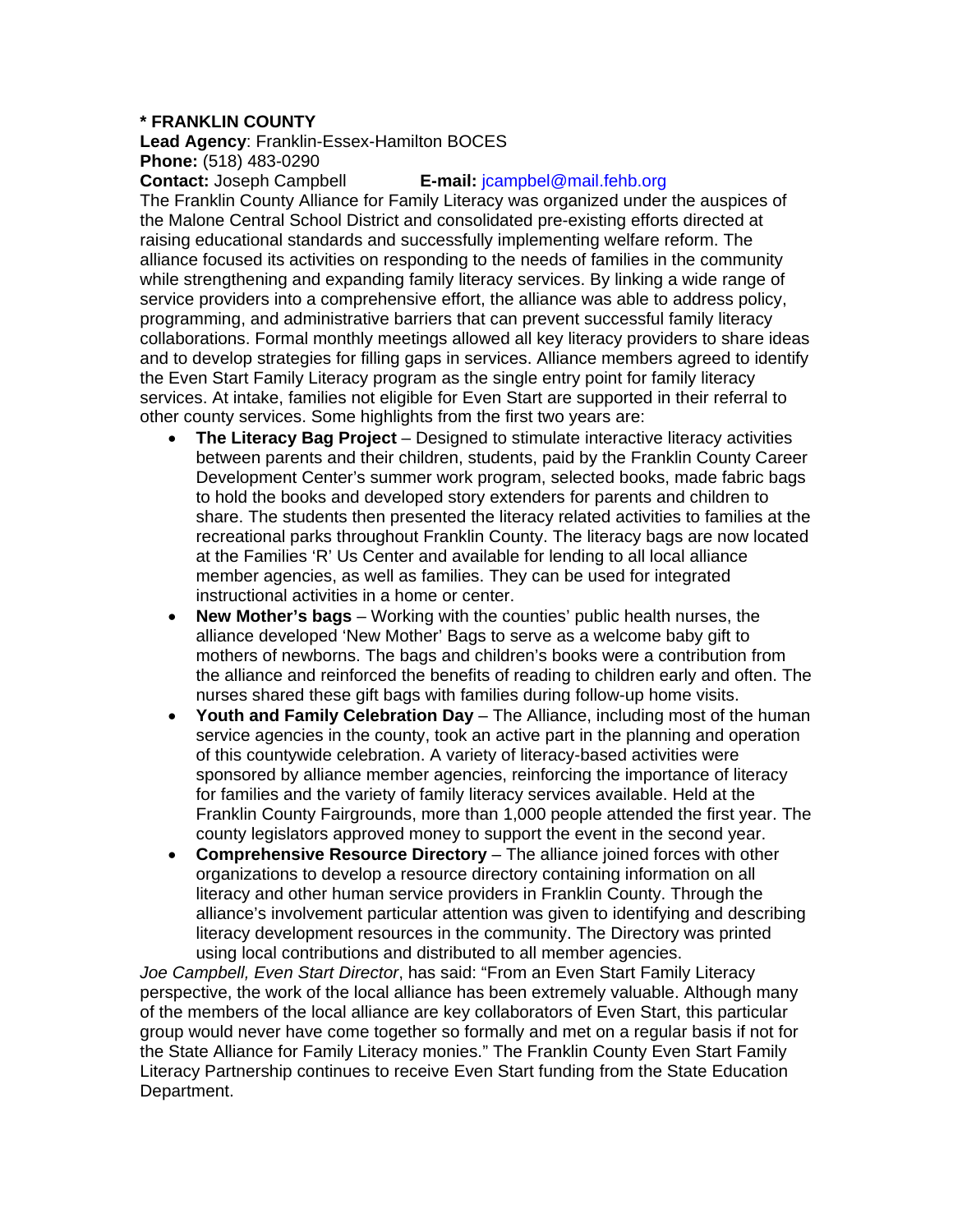### **NASSAU COUNTY**

**Lead Agency**: Nassau County BOCES **Phone:** (516) 608-6456

#### **Contact:** Laura Lustbader **E-mail:** llustbad@mail.nasboces.org

The Nassau County Local Alliance for Family Literacy built upon the existing Reach Out Even Start program, which operated in Roosevelt and Freeport School districts. Through the alliance, they expanded the concept of coordinated comprehensive family literacy services to two other high-need districts: Westbury and Hempstead. Joint Advisory Council meetings were held once a month to discuss the work of the alliance and Even Start. Accomplishments of this alliance include:

- **Increasing funding**  The alliance organized a coalition that worked together and successfully obtained Reading Excellence Act funding for Hempstead, Roosevelt and Westbury schools.
- **Expanding family literacy services**  Through the Alliance, early childhood centers, elementary schools and adult literacy centers incorporated elements of family literacy into their practice.
- **Improving information and public awareness**  To augment their community resource directory, alliance members developed a database of existing family literacy services. The directory was published as "Family Literacy Resources for Hempstead, Freeport, Westbury and Roosevelt". The alliance increased public awareness of the benefits of family literacy through a variety of community presentations using modified versions of the power point presentation, posters, and brochures developed by the State Alliance.
- **Improving the quality of family literacy services** The alliance worked to ensure that representatives from member schools and service providers participated in a variety of local and state in-service opportunities, including health literacy, early literacy, and the Foundations in Family Literacy training. Locally, the alliance sponsored teambuilding workshops for staff of member agencies. With strong support from the Diaspora Multi-Cultural Center and the Nassau BOCES Outdoor Education program, the alliance held a series of cultural diversity workshops in August 2002, and 2003. These workshops were designed to improve communication in the work environment and the community at large.

#### **NEW YORK CITY COMMUNITY SCHOOL DISTRICT #10 (now Region One, Bronx) Lead Agency:** Literacy, Inc.

**Phone:** (212) 620-5462 **Website:** http://www.lincnyc.org/ **Contact:** N/A **E-mail:** N/A

The Community School District Ten (now Region One) Alliance for Family Literacy Services Core Team included representation from several district departments (that serve150 schools), parents, EPIC parenting education, and Literacy, Inc (LINC). Expanding from a core of 13 agencies and parent groups, the "general" alliance became a network of member agencies that span a wide range of literacy and family support service providers. The District Office of Parent Support became the "hub" of Alliance activities, engaging the district in a collaboration that will remain housed and administered within the district.

To support systems change, the alliance fostered program innovations compatible with the family literacy model; encouraged collaborations to identify shared resources; and provided opportunities for program staff to exchange information that promotes best practices. Specific accomplishments include: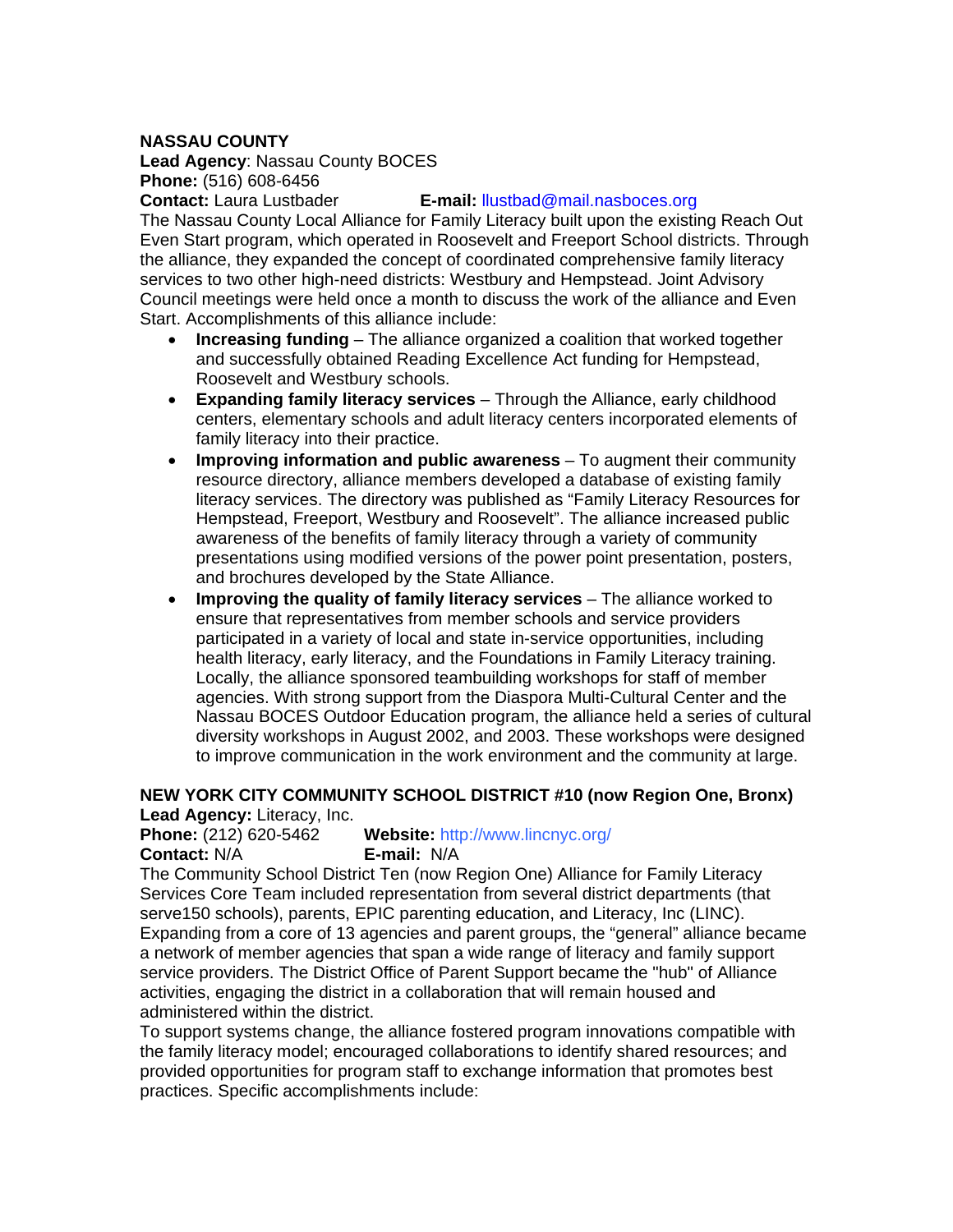- **Identifying family literacy resources**  Given the size of the alliance's target community, member agencies identified a lack of knowledge about available services. To address this issue, the alliance developed and distributed 350 Directories of Family Literacy Resources to staff of alliance member agencies. The directories' contents were unique in that all the agencies listed were members of the alliance, aware of the needs of the community, and knowledgeable about the comprehensive family literacy model.
- **Improving access to family literacy services**  To respond to parent members of the alliance request for information on available services, the alliance developed and printed parent resource guides for every family in CSD Ten (45,000 copies). A shorter version of the Resource Directory, the Pocket Guides provided a wealth of information on family literacy and related services available in their community. Working with the new Parent Support Team and the schoolsite Parent Coordinators, these booklets were distributed through classroom presentations.

# **NEW YORK CITY COMMUNITY SCHOOL DISTRICT #15 (now Region Eight, Brooklyn)**

**Lead Agency:** Literacy, Inc.

**Phone:** (212) 620-5462 **Website:** http://www.lincnyc.org/ **Contact:** N/A **E-mail:** N/A

District 15 (now part of New York City Community School Region Eight) Family Literacy Alliance Groups (FLAGs) bridged two high-need, Brooklyn waterfront neighborhoods (Red Hook and Sunset Park) within the community school district where there was unmet demand for early childhood, adult education, and English as a Second Language (ESL) programs. Building on the work of an existing school-based literacy education network, alliance members from the target communities coordinated and expanded existing resources in an effort to develop a comprehensive system of family literacy services. In the second year, the alliance expanded to a third neighborhood (Park Slope). Their goal was to bring the communities together, disseminate information about services, and provide program outreach to families in the community. Accomplishments include:

- **Establishing Community Literacy Networks**  To develop and implement neighborhood-based strategies focused around specific schools, the alliance developed Community Literacy Networks. Community Literacy Networks are more localized committees of the larger alliance that meet monthly and plan a variety of similar literacy events highlighting the wide range of services for families while providing free, fun family activities. Through their work with area businesses, the Burger King franchise offered Family Reading Nights and an owner of local laundromats dedicated space in his businesses for family reading activities. A sample of other activities includes cross-age reading programs, parent book clubs, and providing family reading information in other "nontraditional" places such as parks. Local parent leaders, who run small scale family reading projects and who act as informal referral sources, are supported by being part of these Networks.
- **Increasing awareness of family literacy services**  To ensure that families and providers are aware of the benefits of existing family literacy services in the community, the alliance held two Family Literacy Fairs reaching 500 families. The fairs included resource and information tables, a Bookmobile, registration for family literacy services, literacy-based crafts and games, and children's' book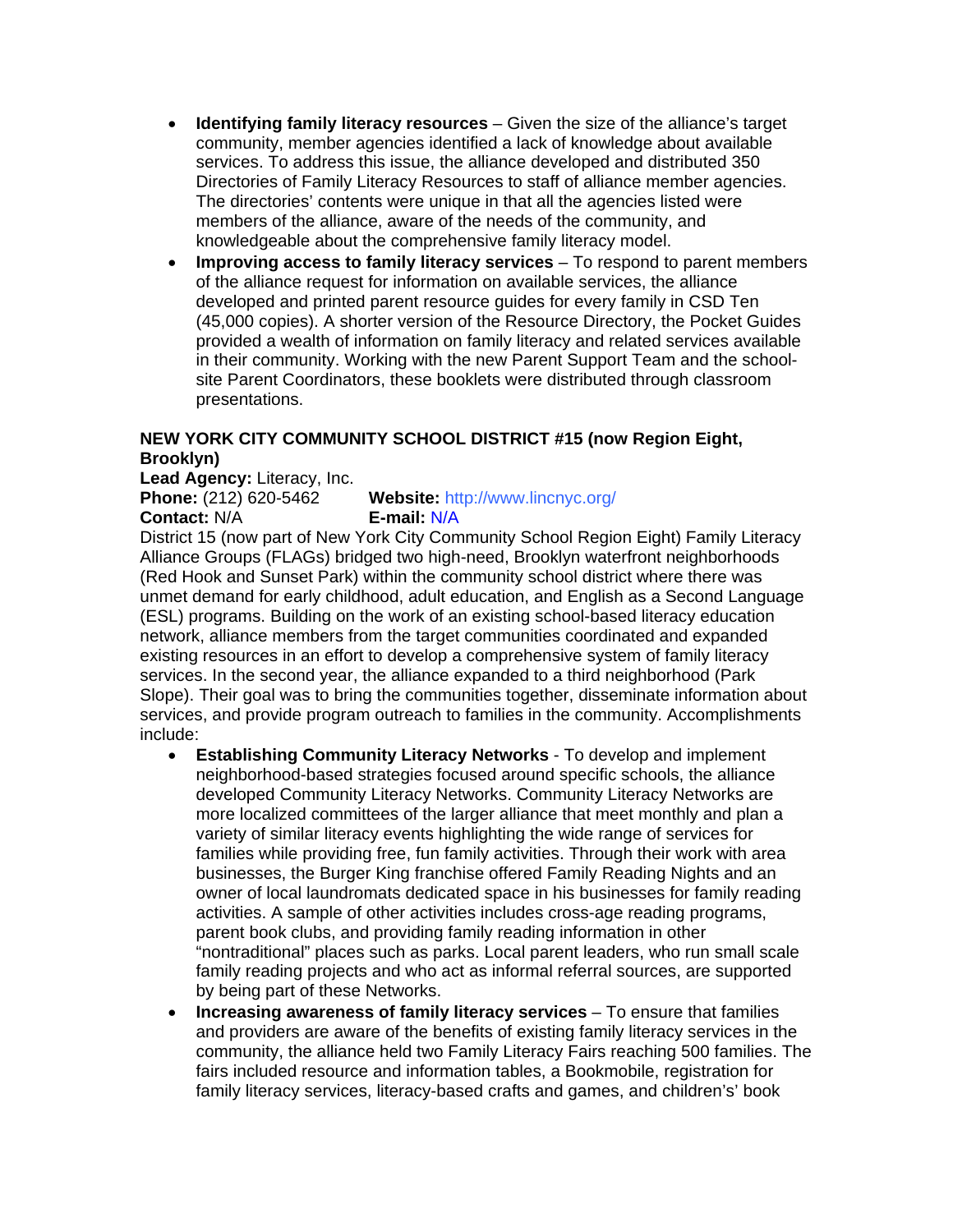giveaway. The Literacy Fairs provided a unique opportunity for FLAGs members to network and get to know related services. The alliance also provided staff development in family literacy by sponsoring alliance members' participation in Foundations in Family Literacy training.

# **NEW YORK CITY COMMUNITY SCHOOL DISTRICT #28 (now Region Three, South Jamaica/Queens)**

**Lead Agency**: Literacy, Inc.

**Phone:** (212) 620-5462 **Website:** http://www.lincnyc.org/ **Contact:** N/A **E-mail:** N/A

Beginning in fall 2004, Literacy, Inc. began working in South Jamaica, Queens to replicate some of the successful strategies that it used in Community School Districts 10 and 15. This included establishing Community Literacy Networks, which connect parents, businesses, schools, early childhood programs, libraries, adult education programs, and other literacy development and family support provider organizations. The Community Literacy Networks serve to promote the development of comprehensive family literacy services by creating connections between agencies and by establishing plans and implementing a variety of out-of-classroom family reading activities. Specific activities include:

- **Promoting the development of comprehensive family literacy services**  Community specific strategies are developed and implemented to connect low literacy families to services.
- **Conducting Family Reading Nights**  Working with a McDonald's in partnership with three targeted elementary schools, a regular schedule of family reading nights was provided. A community guest, parent or older sibling reads aloud to children and other family members.
- **Establishing book carts and start-up libraries**  To increase access to books, books were made available at three McDonald's Restaurants and information was readily available promoting family reading events.
- **Promoting reading** Celebrations of reading were conducted in early education centers and schools through a unique program know as "Animal Days." Early reading celebrations were organized with animal themes such as BEAR (Be Excited About Reading) or TIGER (Together Into Getting Everyone Reading) for children and families. These events engage parents and neighbors in out-ofschool practices that support young children as successful readers.

# **\* ONONDAGA/GREATER SYRACUSE**

**Lead Agency:** United Way of Central New York's Success By 6 Initiative

**Phone:** (315) 428-2241 **Website:** www.flags-cny.org

**Contact:** Kathy Byrnes **E-mail:** kbyrnes@unitedway-cny.org

The Family Literacy Alliance of Greater Syracuse (FLAGS) is a collaboration that has grown to include 90 individuals from 60 different organizations who are concerned about strengthening and expanding family literacy services in Greater Syracuse. The alliance's purpose is to improve the availability of comprehensive literacy services for both children and adults. As such, the membership, both collectively and individually, works to support improved services and identification of needs for a broad range of organizations and agencies. They offer expertise to increase awareness in the community-at-large and to improve linkages in services to provide a comprehensive effort. The formation of the alliance has led to collaborative projects, individual agency reviews and changes, and successful grant applications to improve and expand literacy services. Additionally,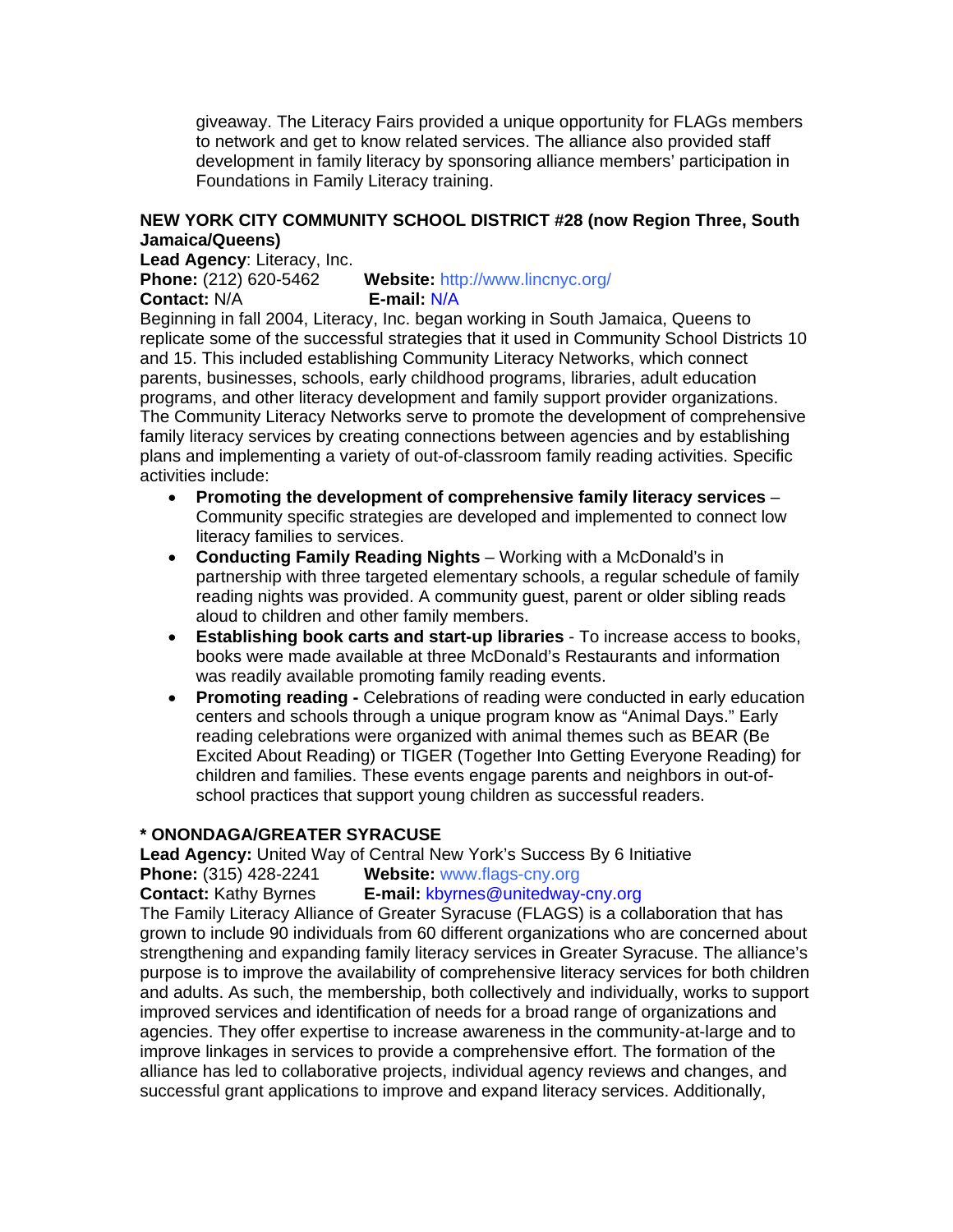several organizations have adopted literacy initiatives, which have collectively served to advance the services, referrals, and quality of literacy services in the community*.*  Specific accomplishments include:

- **Building financial support for literacy**  The efforts of the Greater Syracuse Alliance and others to raise the level of support for addressing the literacy needs of the community has resulted in increased funding. Central New York Community Foundation has planned another three-year commitment to literacy initiatives through a total of \$1,250,000 including funds for the future of the alliance. Other funding has been obtained to address literacy needs through Workforce Investment Act, Reading for Results, Even Start, and small capacity building grants.
- **Expanding staff development opportunities**  FLAGS networked with the two local teacher centers, Syracuse Teacher Center and Central New York Teachers' Center, to increase the number of training opportunities that focus on literacy. Examples include Grant Writing, English Language Learning Training, Teaching Adults with Learning Issues, and Parenting Pleasure. The Child Care Council has redesigned their trainings to include one on early literacy development and another 15-hour training on literacy development. The Family Development Credential training offered by P.E.A.C.E./Head Start has been redesigned to incorporate family literacy concepts.
- **Continuing to broaden connections and share information**  FLAGS works to expand the capacity of the Alliance members through:
	- o Providing networking opportunities for Alliance members and acting as a communication link to increase understanding about all facets of family literacy.
	- o Providing trainings and workshops that directly impact the agencies needs and requests.
	- o Sharing/publicizing opportunities for trainings, workshops, support groups and events that are of interest to the FLAGS community.
	- o Increasing the awareness of the general public about family literacy issues across the lifespan.
	- o Distributing information about grant funding opportunities and providing support to the grant writing process for all Alliance members.
	- o Facilitating discussions among the Alliance members about cooperative grant writing possibilities.

FLAGS representatives shared their community design for developing Family Literacy outcomes and indicators at the National Family Literacy Conference in Louisville in March of 2006. In this way they continue to celebrate the work that is being accomplished as well as learn from other communities about how to improve literacy in the Greater Syracuse area. And in August 2008 following a "highly competitive RFP process," the State Education Department awarded one of seven Even Start Family Literacy grants for the 2008-2012 project period to Onondaga Cayuga Madison BOCES and the Children's Consortium.

# **ROCHESTER**

**Lead Agency:** Rochester Family Resource Center **Phone:** N/A

**Former Contact:** Rustie Berent **E-mail:** N/A

Ending in 2003, the Rochester Family Literacy Alliance was an active group of 20 collaborators providing a range of complimentary services. The alliance expanded its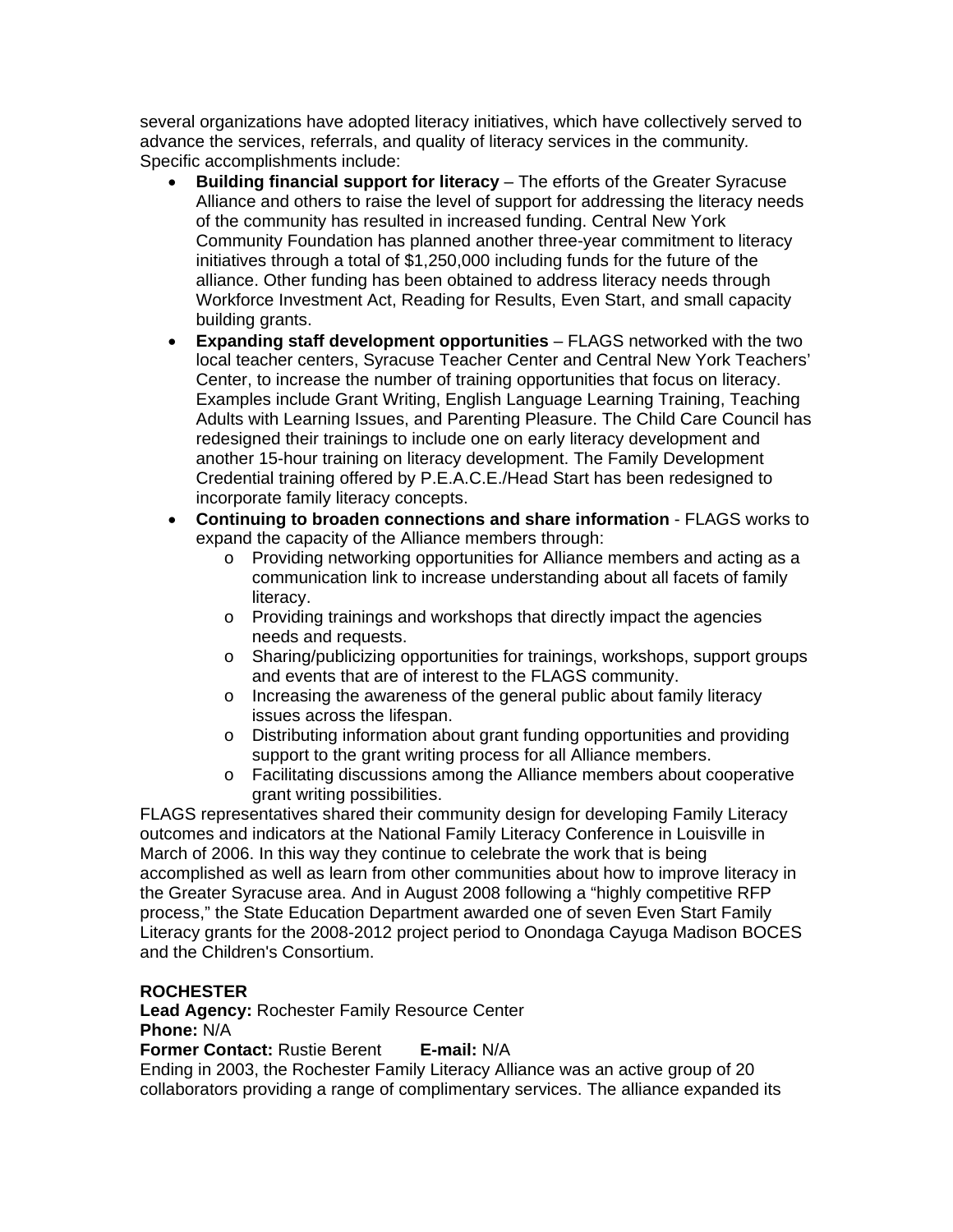membership and focused on issues of family, child, and adult development, to identify and address gaps in services. Subcommittees were formed to support four outcomes:

- Developing a shared understanding of family literacy services
- Expanding access to family literacy services
- Increasing awareness of comprehensive family literacy
- Strengthening the integration of family literacy components
- Initiatives supporting early literacy and healthy development of infants and young children are now primarily housed at the Children's Institute. The Institute works for children by developing and promoting prevention and early intervention programs, evaluating children's conditions and programs, training professionals, and forming community partnerships to inspire and implement positive public policy.

Sound research and rigorous evaluation enable the organization to develop and promote high quality early intervention programs, educational materials, and community practices for children and families. For more information on the Children's Institute, visit their website: http://www.childrensinstitute.net/.

#### **\* SULLIVAN COUNTY**

#### **Lead Agency: Sullivan County BOCES**

**Phone:** (845) 796-4332, ext. 115

#### **Contact:** Kathy Meckle **E-mail:** kmeckle@scboces.org

The Sullivan County Local Alliance for Family Literacy worked to create a system that supports the provision of family literacy services primarily in the northern Sullivan county school districts of Roscoe and Livingston Manor by:

- **Improving collaborative efforts**  The alliance built an effective partnership for family literacy that included representation from schools, agencies, educational providers, and community organizations.
- **Increasing access to services**  By sharing resources, funding, and recruitment strategies the alliance enhanced family literacy opportunities for families most in need of services. For example, workplace literacy training was offered through the joint efforts of two programs. Literacy Volunteers received a grant from Verizon to sponsor the training and Even Start contributed computers donated to the county by the State Education Department.
- **Promoting family literacy services**  Through community presentations, media outreach, and joint planning efforts, the alliance made community residents aware of the benefits and availability of family literacy services, including the development of a video to inform parents of the family literacy resources available in the county. Produced in a format that is accessible to low-literacy audiences, the video was distributed to providers that reach this audience.
- **Providing shared training opportunities**  Alliance members sponsored and developed a number of training opportunities for family literacy providers in the community. For example, the alliance co-sponsored the 10-week Family Development Credential training for 20 human services providers from Even Start, Head Start and other agencies. This training reinforced an empowermentbased perspective in addressing family interventions and literacy development.
- **Building a comprehensive system of family literacy services**  Alliance members worked with librarians in Livingston Manor and Roscoe to determine the materials and resources they might need to support family literacy activities. This included assessing the design of their buildings to determine if they were accessible and family friendly.